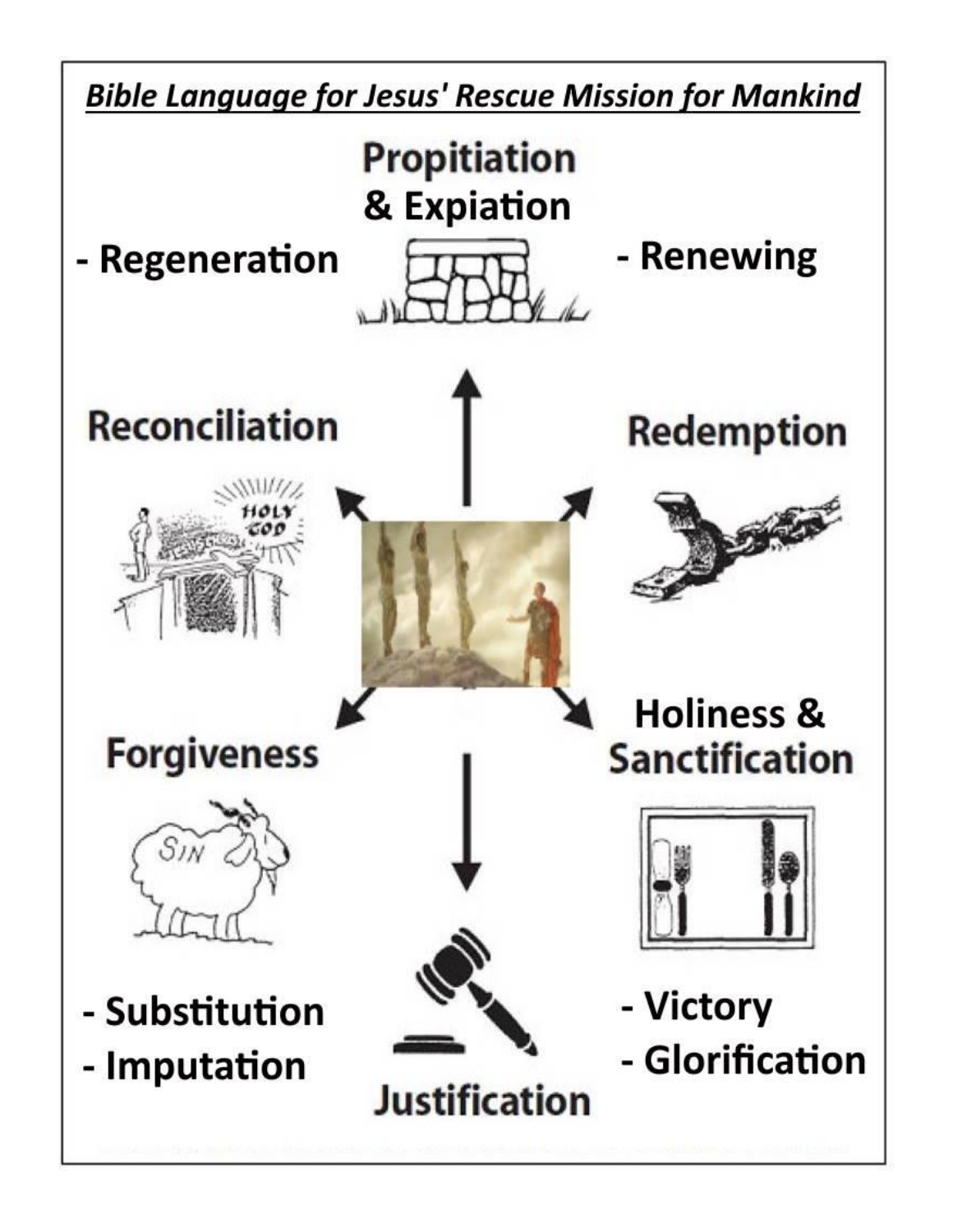#### **As far as it goes…**



… most people today are lucky if they know John 3:16 … along with some notion of what it means.

Today let's "go further" to understand some of the Bible terms & concepts that explain God's rescue mission of mankind

#### **Propitiation**: Averting the Divine Anger

1Jn 2:1 My little children, these things I write to you, so that you may not sin. And if anyone sins, we have an Advocate with the Father, Jesus Christ the righteous.

1Jn 2:2 And He Himself is the **propitiation** for our sins, and not for ours only but also for the whole world.

1Jn 4:10 In this is love, not that we loved God, but that He loved us and sent His Son to be the **propitiation** for our sins.

G2434 - Hilasmos - atonement, propitiation

Definition… *act of appeasing or making well-disposed a deity, thus incurring divine favour or avoiding divine retribution*

**Propitiation**… refers to the removal of anger and the restoration of favour. God's love is the *cause*, not the **result** of propitiation. His holy nature requires atonement for sin, but his love led him to become the sacrifice for atonement. **Divine propitiation** is not the same as **divine love**: God may love those with whom he is at enmity.

Scripture is clear that the anger of Israel's God was different from that of the pagan gods. But both testaments are also clear that **divine anger is real**, and that the *wrath of God is His personal response to sin*. This divine anger against sin defines the **human problem** and is the backdrop to the NT concept of propitiation. Jesus averts God's anger against our sin by taking the wrath that our sin deserved.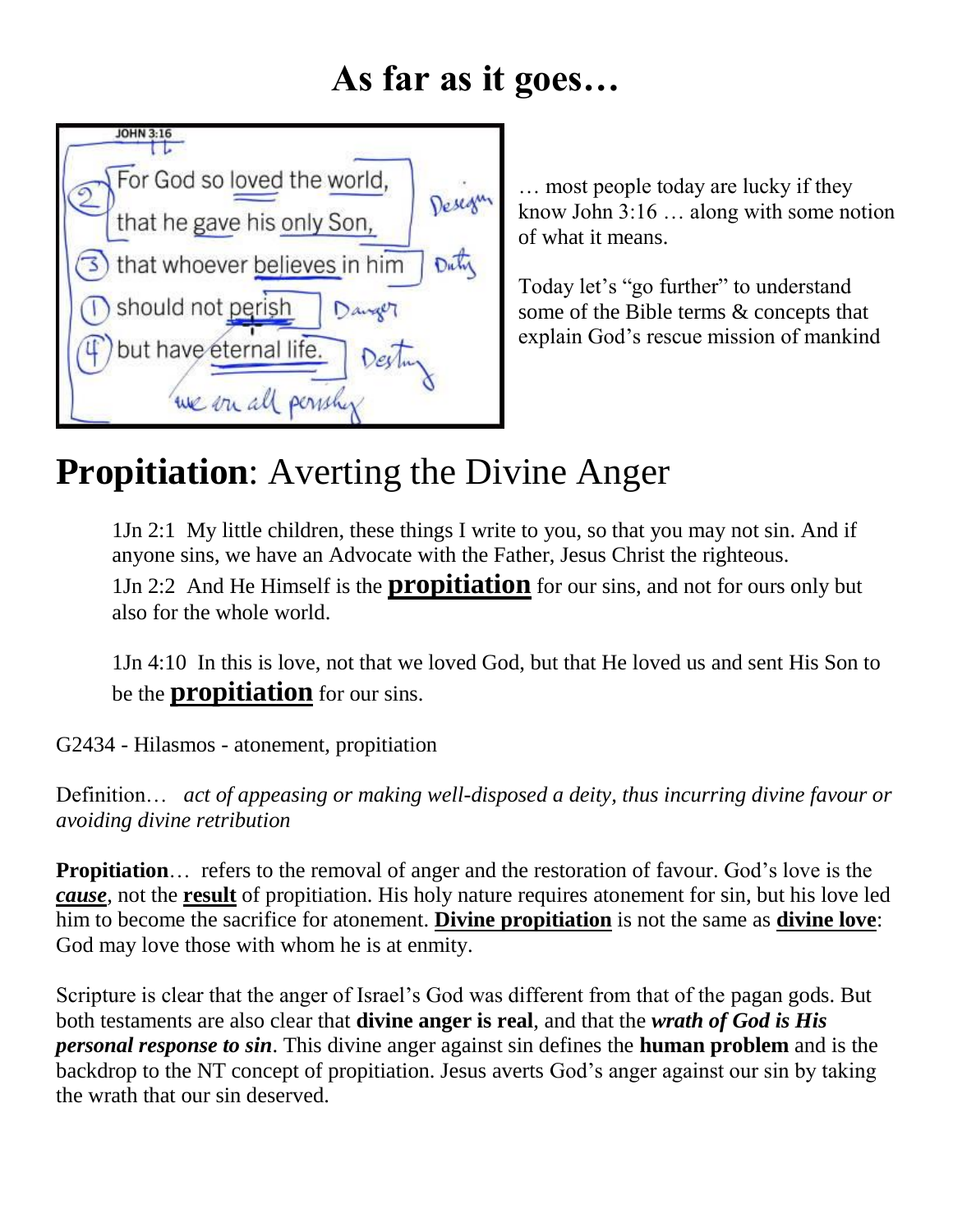#### **Redemption**: Setting the Prisoners Free

Eph 1:7 In Him we have **redemption** through His blood, the forgiveness of sins, according to the riches of His grace

**Eph 1:13-14** … you were sealed with the Holy Spirit of promise, who is the guarantee of our inheritance until the **redemption** of the purchased possession, to the praise of His glory.

**Col 1:13-14** He has delivered us from the power of darkness and conveyed us into the kingdom of the Son of His love, in whom we have **redemption** through His blood, the forgiveness of sins.

G629 - apolutrosis - ransom in full, that is, Christian salvation: - deliverance, redemption.

Definition: *the action of regaining or gaining possession of something in exchange for payment, or clearing a debt.*

The **concept of redemption** focuses on **what** Jesus' Death Burial & Resurrection achieved for sinners. The various NT terms relating to redemption all point to **liberation from bondage**. Christ sets **enslaved humans free**, as foreshadowed by the **Exodus**. Most fundamentally, redemption means that **God delivers from sin**. This deliverance means:

- First, deliverance **from** sin's punishment.
- **Your Redemption**
- Second, it is deliverance **to** holiness given by the Spirit.
- Third, it is deliverance **from** the satanic dominion that controlled us, and
- deliverance to the kingdom of Christ.

We **belong to Christ** who **bought us** with his blood. We are **family** and fellow citizens with all the redeemed. We have been **released** from futile ways of living.

The **redemption-price** is the key element in the NT presentation of redemption. The NT speaks of the price of **Christ's blood** that was a payment with which he **purchased and ransomed** a people for himself. This price delivers from the curse, but it has also secured the blessing of the Holy Spirit.

**Two** things are intended by the biblical use of **ransom** language: **deliverance & price**. These are not mere metaphors: there is a **real deliverance & a real price paid** for it. The ransom was paid to God. This raises the familiar paradox: God pays it, God receives it. But it is the Godman (Jesus) who pays this ransom **as representative of humans**. While there is a payment, a crude commercial view of Christ's death is contrary to Scripture. The sacrifice of Christ was a **judicial transaction** in which the punishment is presented before the **judge** whose **righteous nature** requires it. The whole is rooted in his gracious love from the beginning.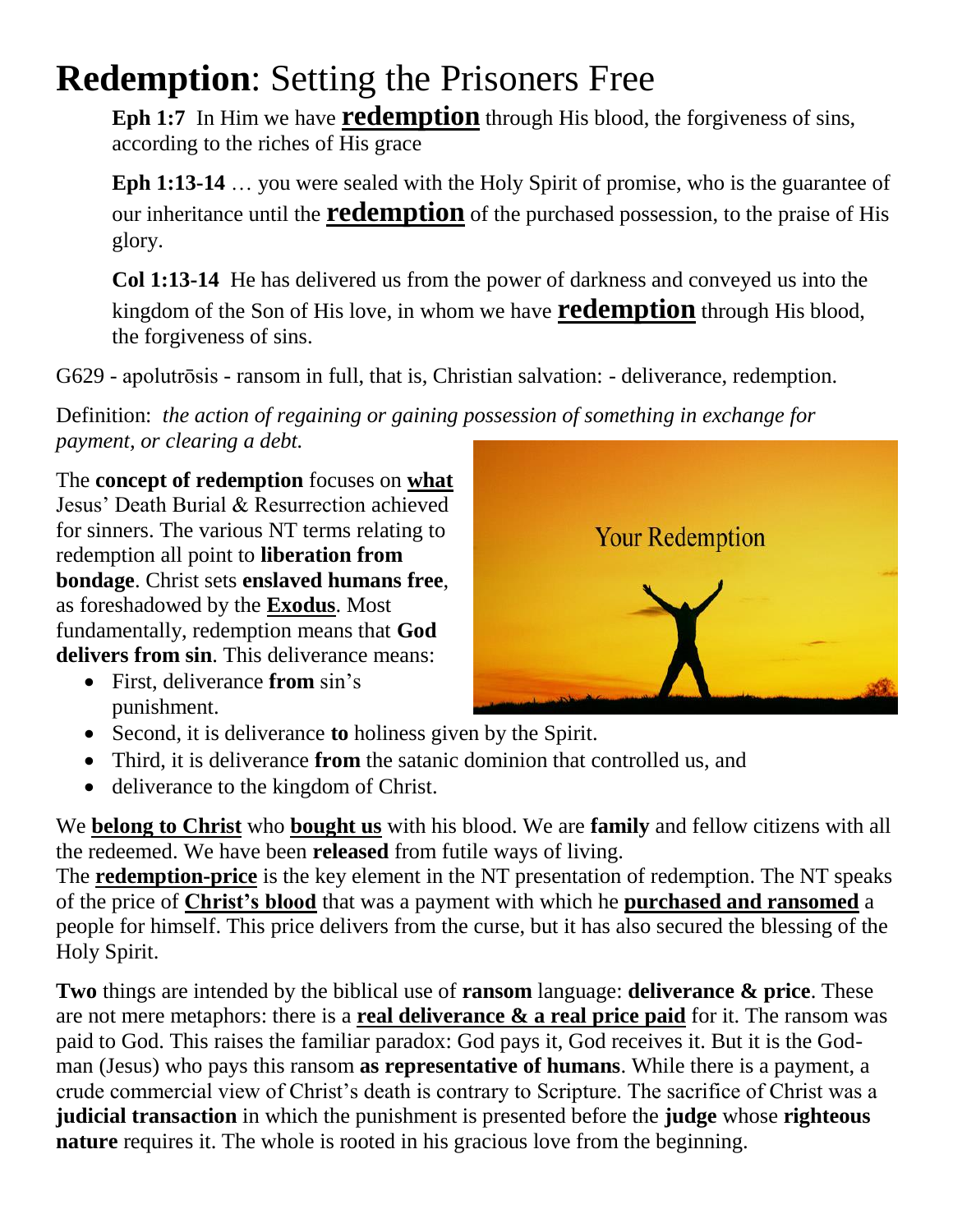### **Expiation**: Covering Our Sin

**Col 2:13-14** And you, being dead in your trespasses and the uncircumcision of your flesh, He has made alive together with Him, having forgiven you all trespasses, having **wiped out** the handwriting of requirements that was against us, which was contrary to us. And He has taken it out of the way, having **nailed it** to the cross.

**Rom 3:23-25 (RSV)** since all have sinned and fall short of the glory of God, they are justified by his grace as a gift, through the redemption which is in Christ Jesus, whom God put forward as an **expiation** (*cover, Mercy Seat*) by his blood, to be received by faith. This was to show God's righteousness, because in his divine forbearance he had passed over former sins;

G2435 -hilasterion - an expiatory (place or thing), that is, (concretely) an atoning victim, or (specifically) the lid of the Ark (in the Temple): - mercyseat,

Definition: *the act of making amends or reparation for guilt or wrongdoing; atonement. A blotting out or removal of sin; hence, the renewal of communion with God. The supreme act of expiation is Christ's death on the cross*

Multiple concepts are needed to explain the full meaning of what Jesus Death burial  $\&$ resurrection achieved. The goal of the doctrine of the salvation is to uncover the coherent picture of God's authoritative explanation. One key concept in this picture is expressed by the term "expiation." Expiation refers to the atonement's effect on sin, while propitiation refers **to its effect on God**. The NT term hilaskesthai and its cognates most often refer to the idea of expiation. The background of its use in Rm. 3:25 is the LXX's reference to the Mercy Seat. The Mercy Seat pointed to Christ who covered human sin from God's sight. This passage speaks of God the Father providing the hilasterion, the "atonement cover," to hide human sin from the divine Judge.

The term hilasmos means "expiation" when it is found in 1 Jn. 1 Jn. 2:2 teaches that when believers sin, they may depend on their Advocate, Jesus. The Advocate's case for believers' forgiveness before the Father is centered on the hilasmos. **Thus, forgiveness (propitiation of** 

#### **God) must follow the covering of sin (expiation).**

1 Jn. 4:10 uses the term hilasmos which is the result, and not the cause, of God's love. Divine love thus does not do away with the need for the hilasmos because God's very nature makes it necessary. But God also provides it—indeed, he is one with the person who is the hilasmos. This atonement is thus a transaction between the persons of the Godhead. Expiation occurs here as Christ represents the sinner and dies the death required for sin. This death was the climactic moment of obedience, on the basis of which Christ and his people are glorified.

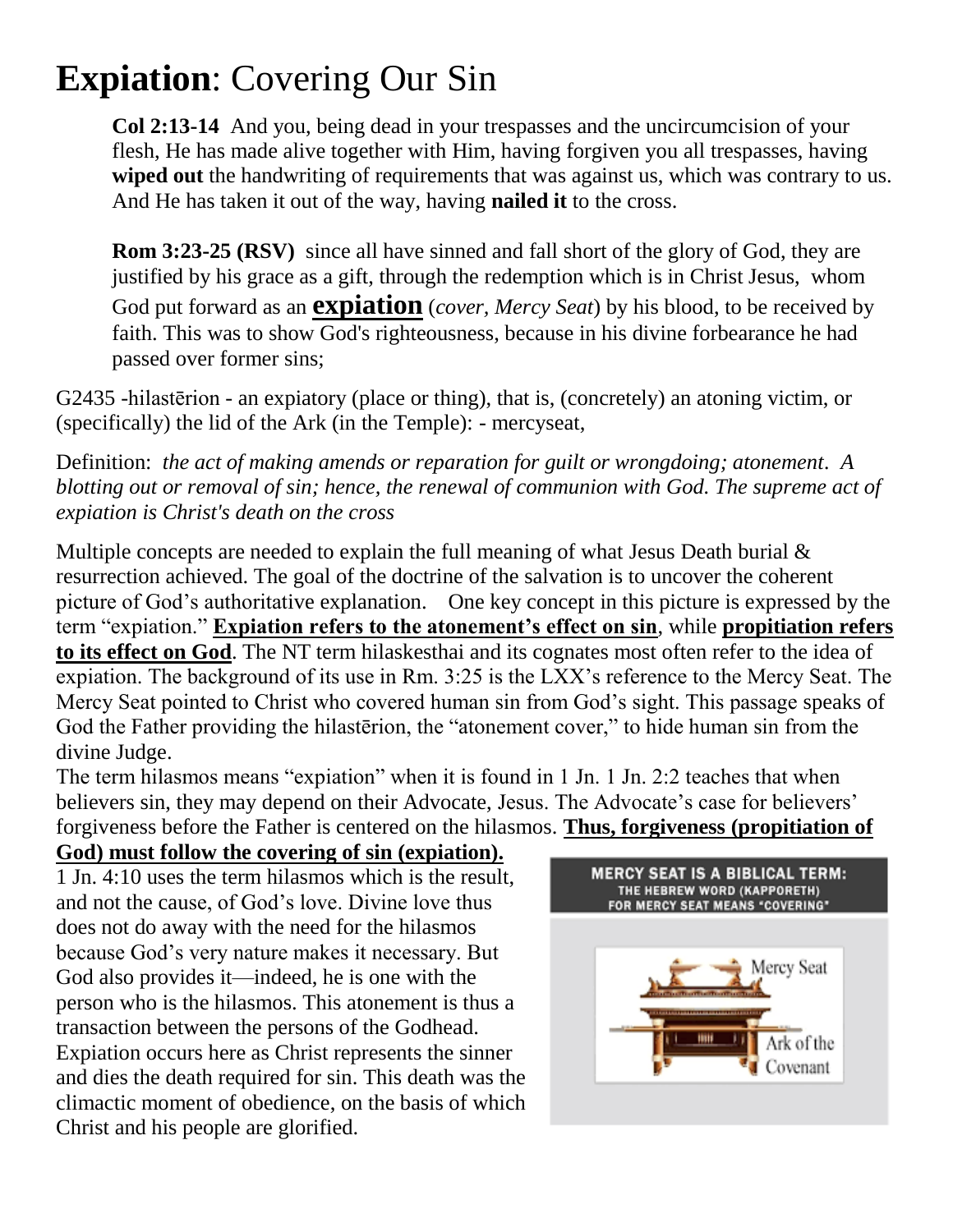#### **Substitution**: The Man for Others

**Mat 20:27-28** And whoever desires to be first among you, let him be your slave - just as the Son of Man did not come to be served, but to serve, and to give His life a **ransom** for many."

G3083 – lutron - something to loosen with, that is, a redemption price (atonement): - ransom.

Definition: *the action of replacing someone or something with another person or thing*

**"How could the life, let alone the death, of one man in a far-off country two thousand years ago be the salvation of the human race?"**

The one suffering on the stake was the divine **Creator of all things**, which meant this act necessarily has universal significance. Also, Jesus had a special relation to humans: **He was**  "with" us and "for" us. Christ was with us as he dwelt among us and lived a fully human life. But **solidarity** with humans is not enough for atonement: **sacrifice** is still required. Christ was also for us. As our representative Christ acted on our behalf. This role is clear in Jesus' position as our **advocate** and in his position as our **intercessor**. But Jesus' position as for us refers primarily to his position as **our substitute**. The **notion of substitution** is present in the very idea of **sacrifice**. Furthermore, Scripture links the death of Christ with **sin**. Christ died "on account of **our sin**," receiving the curse of sin in the place of others. Scripture also speaks repeatedly of Christ **dying for us sinners**, implying that he did so **in our place**.

**God's justice** demands retributive justice (*punishment for crime*) for humans and assumes a final judgment before God. But Christ was not sinful, so **how can divine wrath legitimately reach him on the cross?** This is only right in view of **Christ's union with his people** by which his punishment was **substituted**.

**But how is it acceptable for the innocent to take the place of the guilty?** Because Christ willingly and deliberately took up this relation with his people, and because he was God, so it was his own divine justice that was offended and his own decision to make atonement himself.

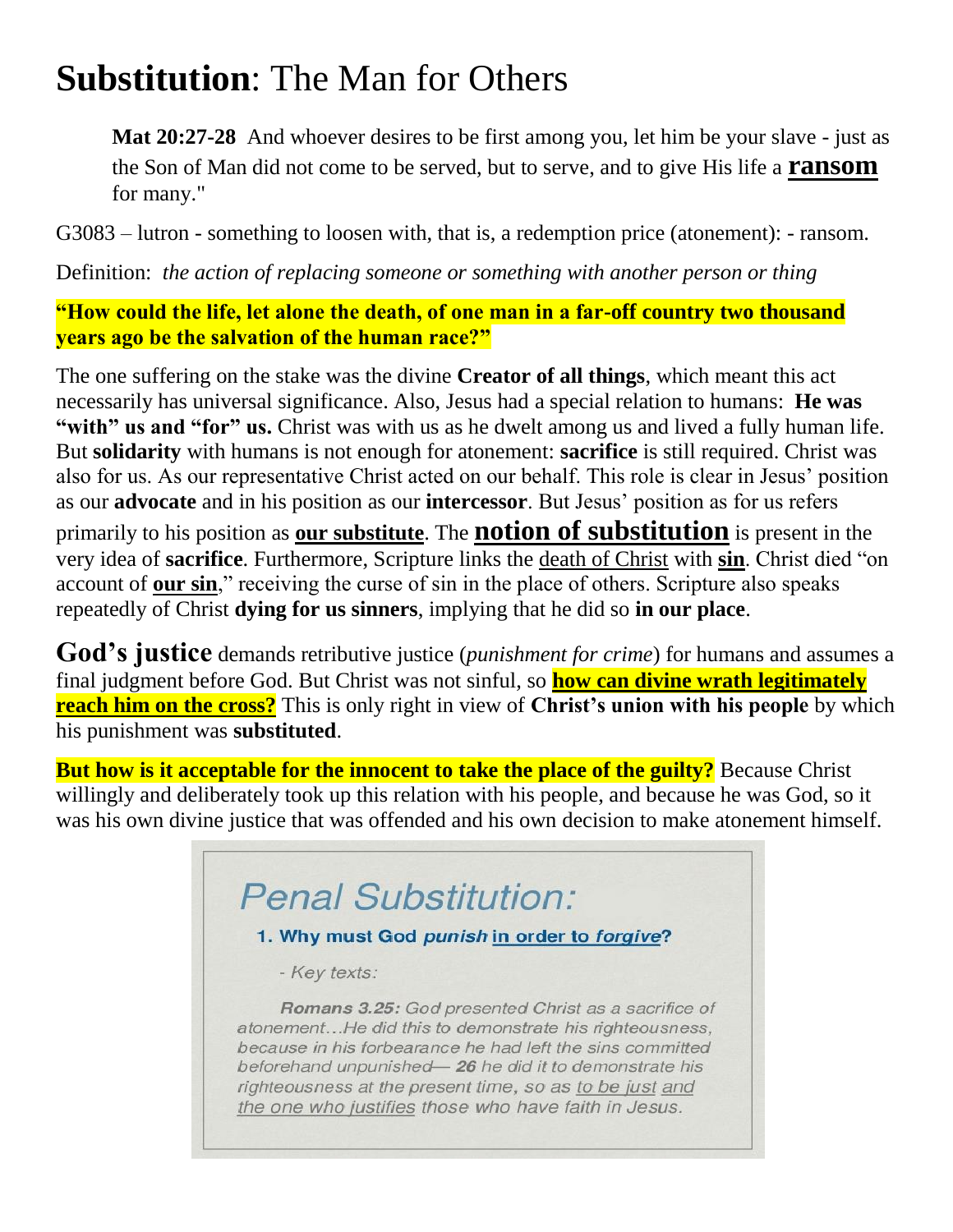### **Reconciliation**: God's Way of Peace

**2Co 5:17-21** Therefore, if any one is in Christ, he is a new creation; the old has passed away, behold, the new has come.

2Co 5:18 All this is from God, who through Christ **reconciled** us to himself and gave us the ministry of **reconciliation**;

2Co 5:19 that is, in Christ God was **reconciling** the world to himself, not counting their trespasses against them, and entrusting to us the message of **reconciliation**. 2Co 5:20 So we are ambassadors for Christ, God making his appeal through us. We beseech you on behalf of Christ, be **reconciled** to God.

2Co 5:21 For our sake he made him to be sin who knew no sin, so that in him we might become the righteousness of God.

**Rom 5:10-11** For if when we were enemies we were **reconciled** to God through the death of His Son, much more, having been **reconciled**, we shall be saved by His life. Rom 5:11 And not only that, but **we also rejoice in God** through our Lord Jesus Christ, through whom we have now received the **reconciliation**.

Col 1:19 For it pleased the Father that in Him all the fullness should dwell, Col 1:20 and by Him to **reconcile all things** to Himself, by Him, whether things on earth or things in heaven, having made peace through the blood of His cross. Col 1:21 And you, who once were alienated and enemies in your mind by wicked works, yet now He has **reconciled**



 $G2643$  - katallage - exchange or restoration to (the divine) favour: reconciliation.

Definition: *the restoration of friendly relations - the end of the estrangement, caused by sin, between God and humanity.*

The doctrine of reconciliation assumes that an **enmity exists** between God and humans. It is true that there is enmity on the human side…But it is primarily on God's side. Indeed, God cannot be at peace with sinful humans who are opposed to him.

The Son, as a human, paid the cost that humans incurred; but because he was also God, God himself was the one who ultimately took the cost. Because he took this cost, God is righteous not to count our sins against us and to be reconciled to us.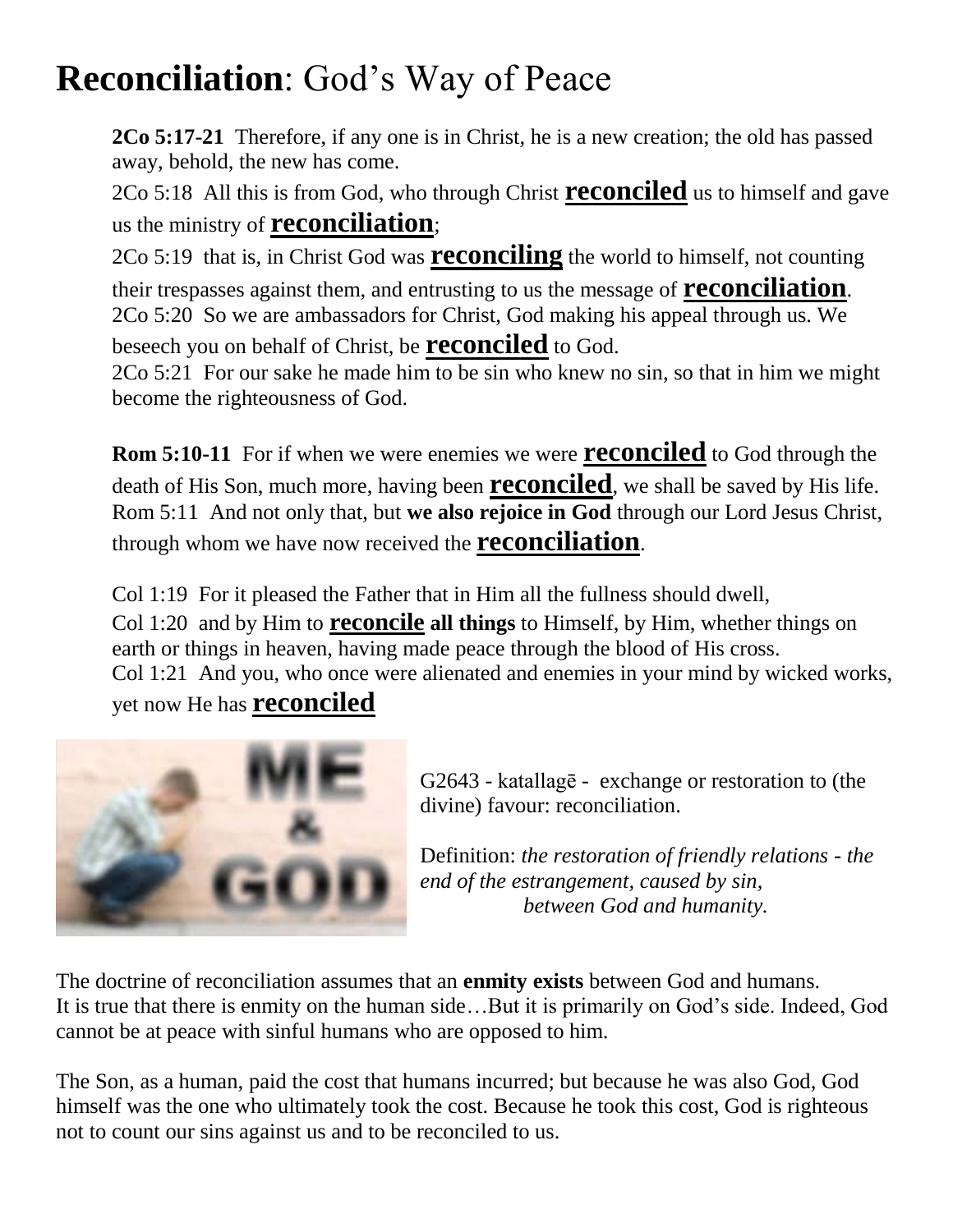### **Victory**: Disarming the Powers

**Heb 2:14-15** Inasmuch then as the children have partaken of flesh and blood, He Himself likewise shared in the same, that through death He might destroy him who had the power of death, that is, the devil, and release those **who through fear of death** were **all their lifetime** subject to bondage.

**1Co** 15:54-55 So when this corruptible has put on incorruption, and this mortal has put on immortality, then shall be brought to pass the saying that is written: "DEATH IS SWALLOWED UP IN **VICTORY**. "O DEATH, WHERE IS YOUR STING? O HADES, WHERE IS YOUR **VICTORY**?"

**1Co\_15:57** But thanks be to God, who gives us the **victory** through our Lord Jesus Christ.

**1Jn\_5:4** For whatever is born of God overcomes the world. And this is the **victory** that has overcome the world—our faith.

G3534 – nikos - conquest , that is, triumph: victory.

Definition: *a success in a competition or struggle. victory is used for a win over an opponent or over difficult problems …it brings honour & glory*.

At the heart of the biblical account of Christ's death burial & resurrection is the theme of **victory**. While the Son's **victory** is also the Father's **victory**, the triumph especially belongs to the incarnate Christ



who became man to conquer his enemies. This theme assumes that an **opposition exists** between God and the personal forces of **darkness**. At the stake, Christ **overthrew** Satan's usurped authority over the world, under which he enslaved humanity.

In Heb. 2:14-15, Christ is said to **destroy** Satan, the one who had the power of death, by His own death. Satan had power to instigate violence, especially as the ultimate form of **church persecution**. He is still **doing evil** in the world, but his eminence in the world has been removed. While death continues in the world, it has **lost its sting for believers**. Satan's power rested on his ability to **accuse** humans of their guilt; once this guilt was removed by Christ's work, his **power to enslave** was destroyed. Col. 2:15 mentions powers and authorities (cf. Eph. 6:12) which are clearly strong satanic agents. But God "disarms" these powers and shames them publicly.

Christ's victory points to his reign, not only his conquest. Christ's reign continues as he gives eternal life to those whom the Father gave him. The enthronement of Christ is the result, even the reward, of his obedience to the Father. His dominion includes all time (eternal) and all space (all nations) and even the entire material creation.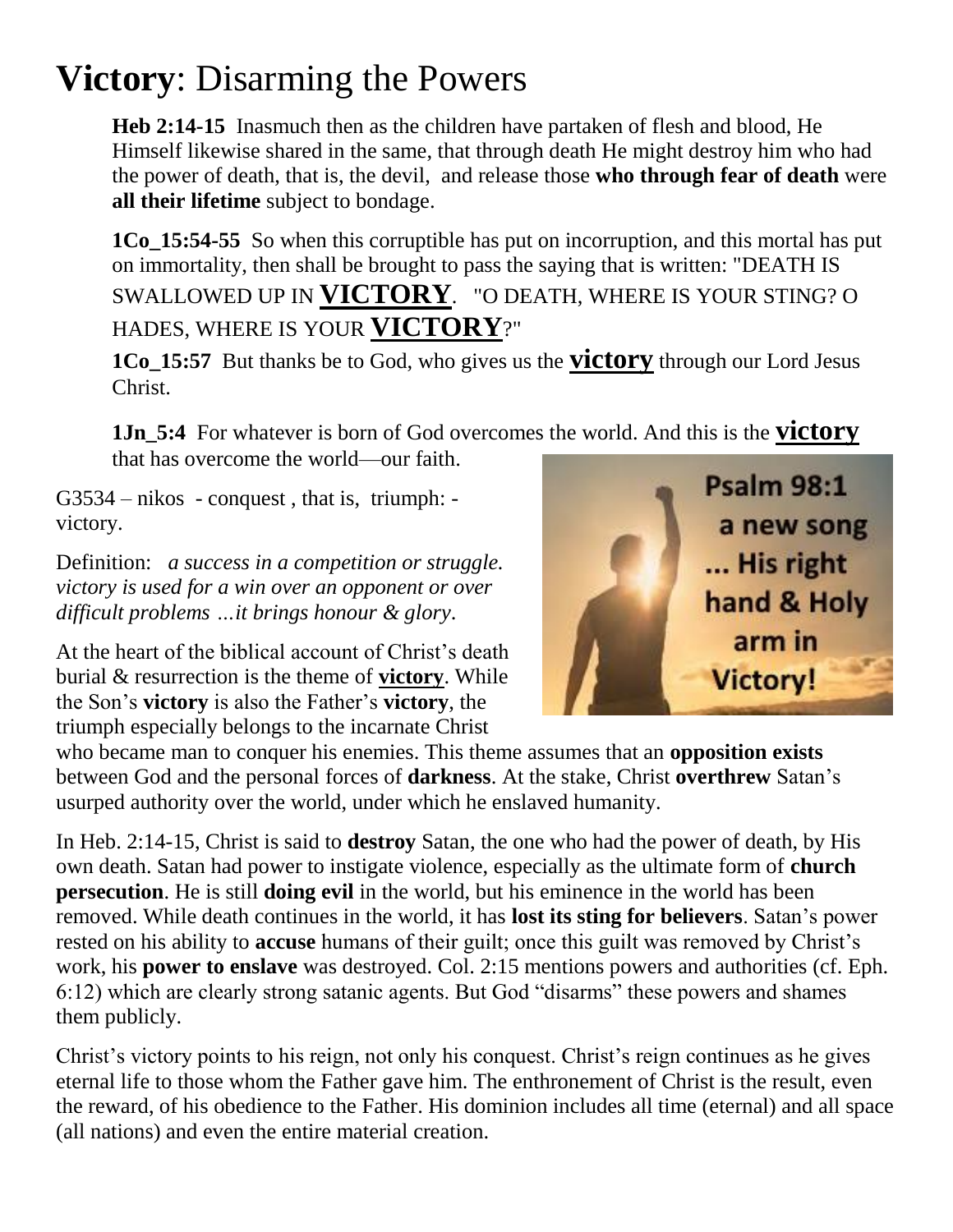### **Regeneration**

G3824 – paliggenesia - (spiritual) rebirth, that is, spiritual renovation; regeneration.

#### **& Renewing**

G342 - anakainōsis - renovation: - renewing.

Tit 3:4-6 But when the kindness and the love of God our Savior toward man appeared, not by works of righteousness which we have done, but according to His mercy He saved us, through the **washing of regeneration** and

**renewing** of the Holy Spirit, whom He poured out on us abundantly through Jesus Christ our Savior,



To make over, to generate again, to reproduce; renewal, recreation, to be born again.

Mat 19:28 So Jesus said to them, "Assuredly I say to you, that in the **regeneration**, when the Son of Man sits on the throne of His glory, you who have followed Me will also sit on twelve thrones, judging the twelve tribes of Israel.

Rom 12:2 And do not be conformed to this world, but be transformed by the **renewing** of your mind, that you may prove what is that good and acceptable and perfect will of God.



# **Sanctification & Holiness**

1Co 1:30 But of Him you are in Christ Jesus, who became for us **wisdom** from God—and **righteousness** and **sanctification** and **redemption**— that, as it is written, "HE WHO GLORIES, LET HIM GLORY IN THE LORD."

1Th 4:7 For God did not call us to uncleanness, but in **holiness**.

1Pe 1:15-16 but as He who called you is **holy**, you also be **holy** in all your **conduct**, because it is written, "BE **HOLY**, FOR I AM **HOLY**."

 G38 – hagiasmos - purification, that is, purity; a purifier: - holiness, sanctification. G40 – hagios - sacred (physically pure, morally blameless, ceremonially consecrated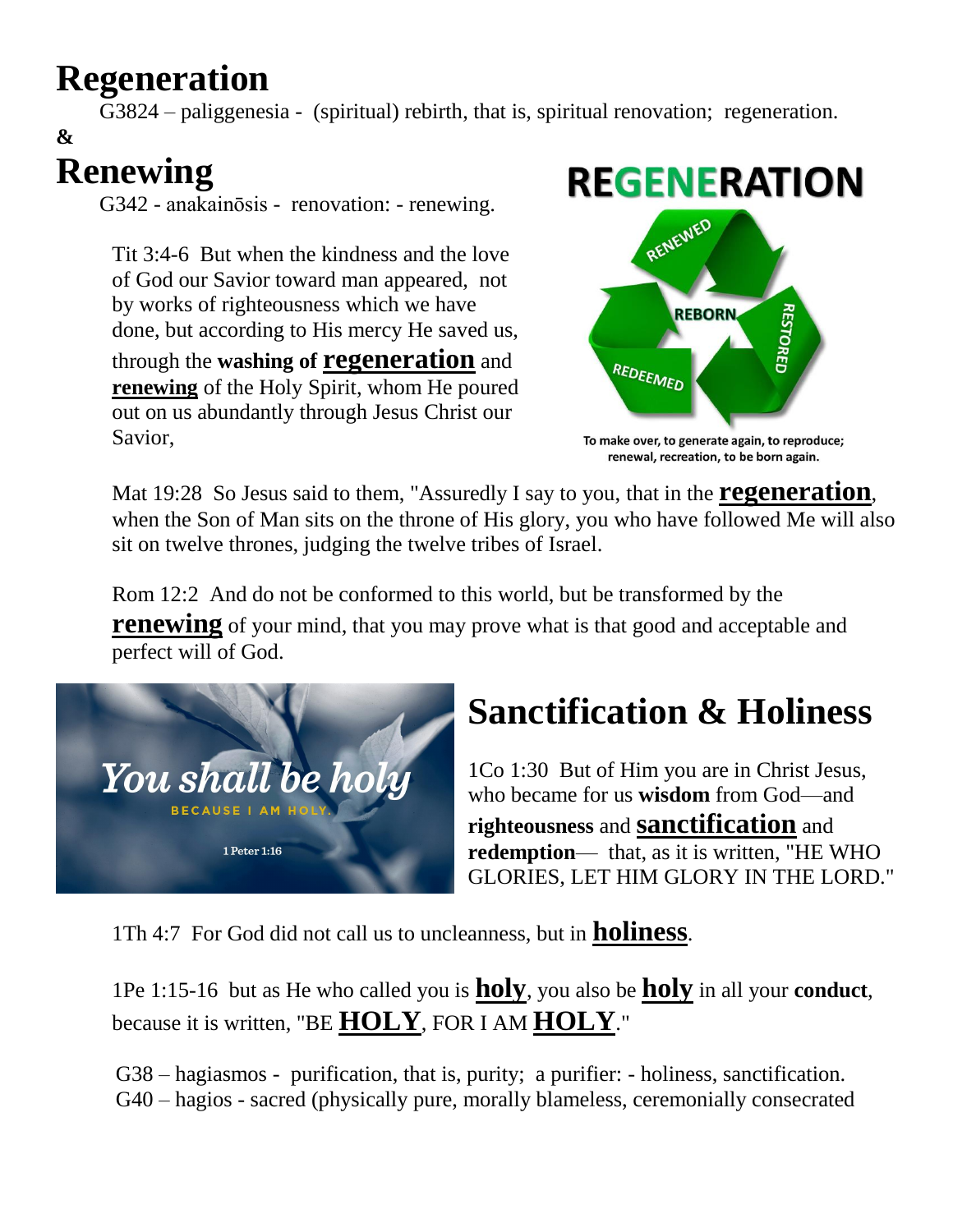## **Imputation**

**Rom 4:2-8** For if Abraham was justified by works, he has something to boast about, but not before God. For what does the Scripture say? "ABRAHAM BELIEVED GOD, AND IT WAS ACCOUNTED (*imputed*) TO HIM FOR RIGHTEOUSNESS." Rom 4:4 Now to him who works, the wages are not counted as grace but as debt. Rom 4:5 But to him who does not work but believes on Him who justifies the ungodly, his faith is accounted (*imputed*) for righteousness, Rom 4:6 just as David also describes the blessedness of the man to whom God **imputes** righteousness apart from works: Rom 4:7 "BLESSED ARE THOSE WHOSE LAWLESS DEEDS ARE FORGIVEN,

AND WHOSE SINS ARE COVERED;

Rom 4:8 BLESSED IS THE MAN TO WHOM THE LORD SHALL NOT **IMPUTE** SIN."

…

**Rom 4:23-24** Now it was not written for his sake alone that it was **imputed** to him, but also for us. It shall be **imputed** to us who believe in Him who raised up Jesus our Lord from the dead

2Co 5:19 that is, that God was in Christ reconciling the world to Himself, not **imputing** their trespasses to them, & has committed to us the word of reconciliation.

G3049- logizomai - to take an inventory, that is, estimate: - conclude, count, despise, esteem, **impute**, lay, number, reason, reckon, suppose, think (on).

Definition: *represent something as being done, caused, or possessed by someone; attribute ascribe (righteousness, guilt) to someone by virtue of a similar quality in another*